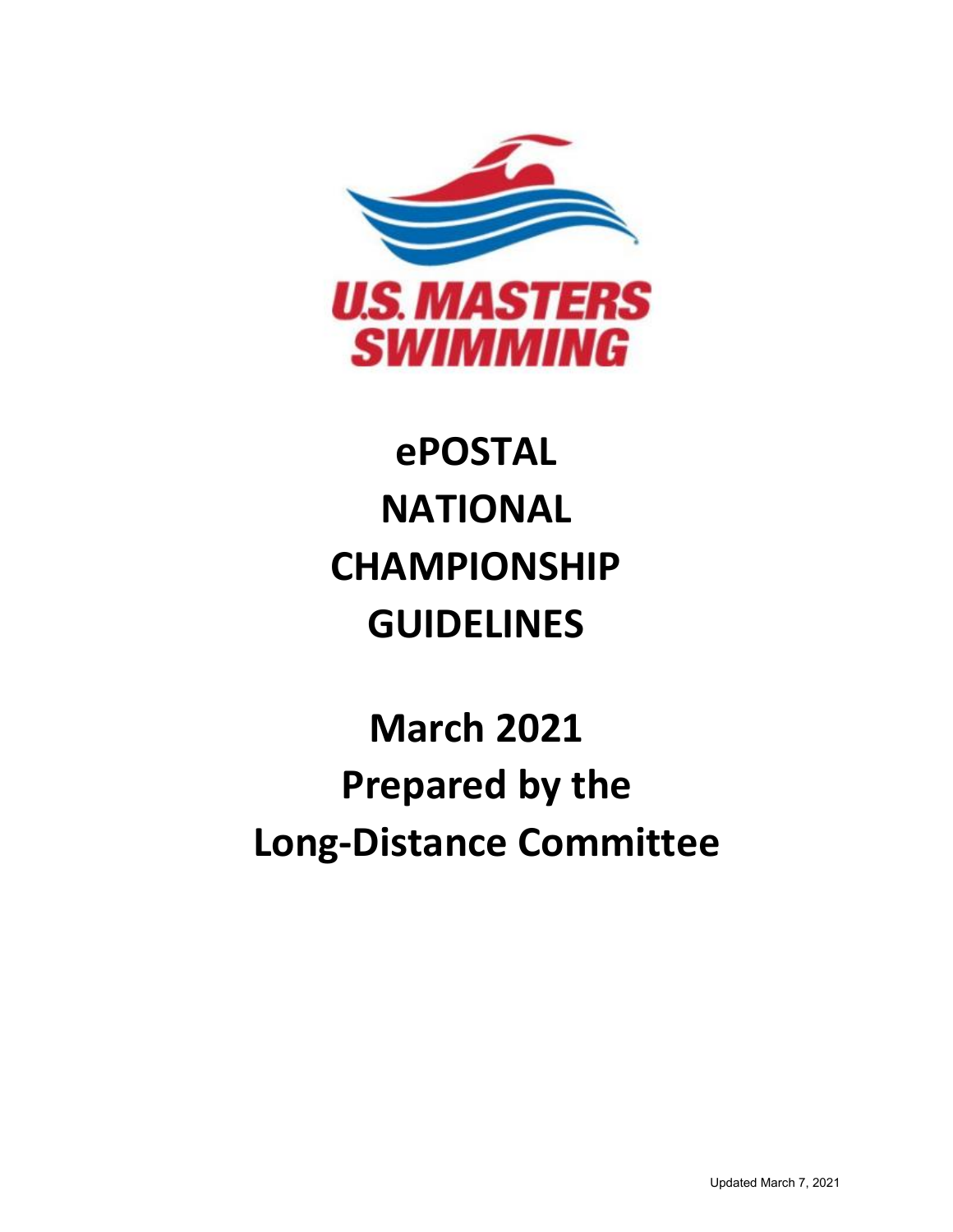#### **Table of Contents**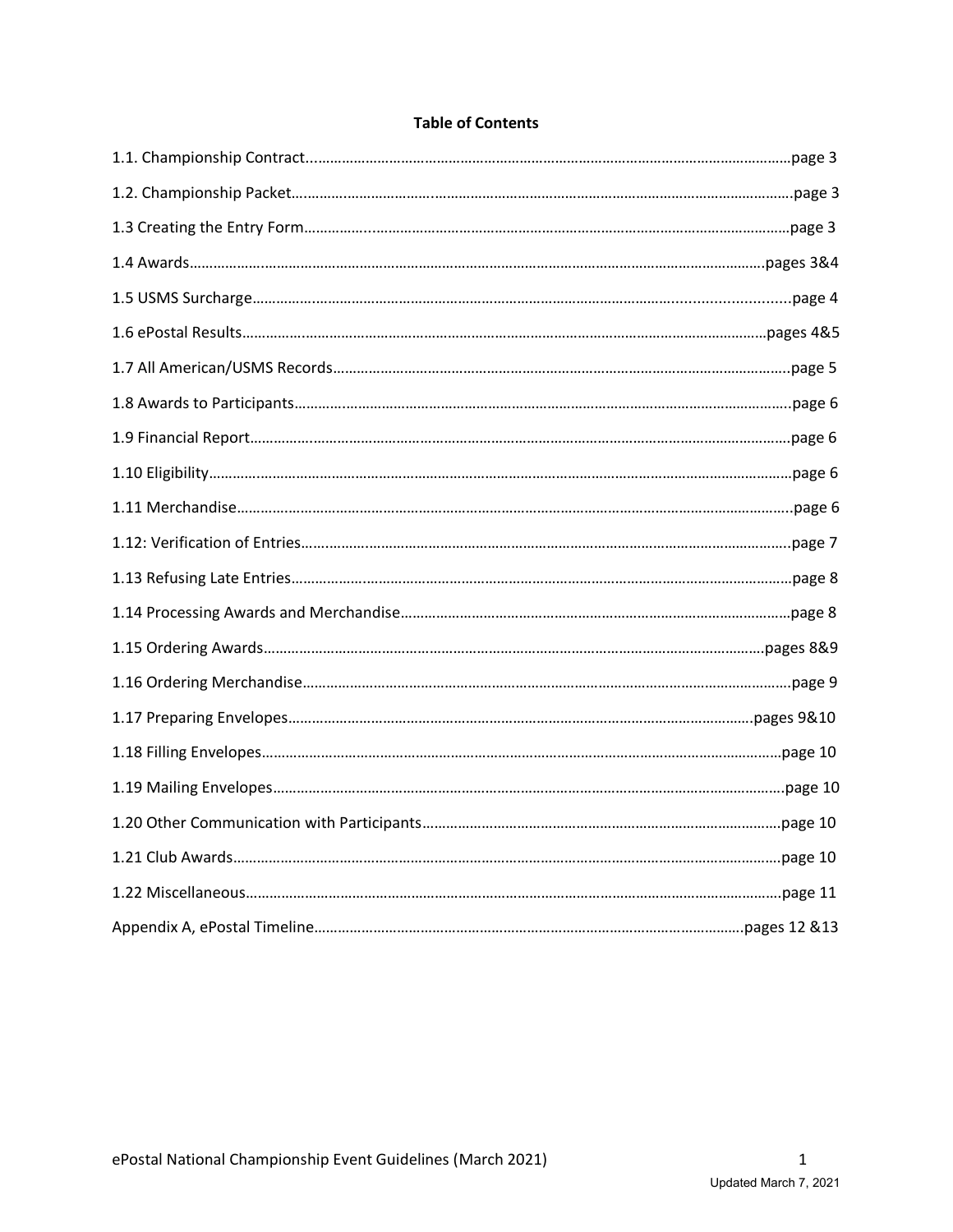#### **Introduction**

These guidelines apply to the ePostal National Championship events. These guidelines are intended for use after an ePostal National Championship Event Host has been selected by the Long Distance Committee.

Instructions for bidding on an ePostal National Championship event can be found on the USMS website at: [https://www.usms.org/-](https://www.usms.org/-/media/usms/pdfs/long%20distance%20nationals/ld%20nationals%20bid%20info/2023%20ownc%20and%20epostal%20bids%20cover%20letter.pdf)

[/media/usms/pdfs/long%20distance%20nationals/ld%20nationals%20bid%20info/2023%20ownc%20an](https://www.usms.org/-/media/usms/pdfs/long%20distance%20nationals/ld%20nationals%20bid%20info/2023%20ownc%20and%20epostal%20bids%20cover%20letter.pdf) [d%20epostal%20bids%20cover%20letter.pdf](https://www.usms.org/-/media/usms/pdfs/long%20distance%20nationals/ld%20nationals%20bid%20info/2023%20ownc%20and%20epostal%20bids%20cover%20letter.pdf)

The USMS Long Distance Committee (LDC) appoints Event Liaisons to support the Event Director. Event Liaisons serve as the point of contact within USMS for the event.

#### **Applicable Rules**

National Championship events must be run in accordance with all Open Water and Long Distance Rules as found in Part 3 of the current U.S. Masters Swimming Rulebook.

#### **Definitions**

**ePostal Event**: A swimming competition conducted in multiple pool locations with results compiled in a central location. Five ePostal National Championship events are held each year: the 1-Hour, the 5K & 10K (held simultaneously), and the 3000-yard & 6000-yard (held simultaneously).

**Team**: Women, men, or mixed relay team.

**Club**: Member organization registered by USMS.

**Event Host**: The organization designated by the USMS LDC that agrees to conduct a USMS ePostal National Championship event according to the terms of the USMS Long Distance ePostal National Championship contract and the current Open Water and Long Distance USMS rules as found in Part Three of the current year's U.S. Masters Swimming Rule Book.

**Event Director**: The individual designated by the Event Host who is responsible for the overall operation of the event and serves as the main contact between the LDC and the Event Host.

**LDC**: Long Distance Committee

**Liaison**: A person (or persons), appointed by the LDC to work with the Event Director and is the primary point of contact with the LDC and USMS.

**Club Assistant**: The private company that provides the online entry and management program currently used by all USMS ePostal National Championships. It is important to note that the Event Director is required to use the full extent of the Club Assistant online entry and management services.

**ePostal Timeline:** The table in Attachment A is a timeline for the tasks necessary to conduct the ePostal Championship events, when they should be completed, and who is responsible for completing those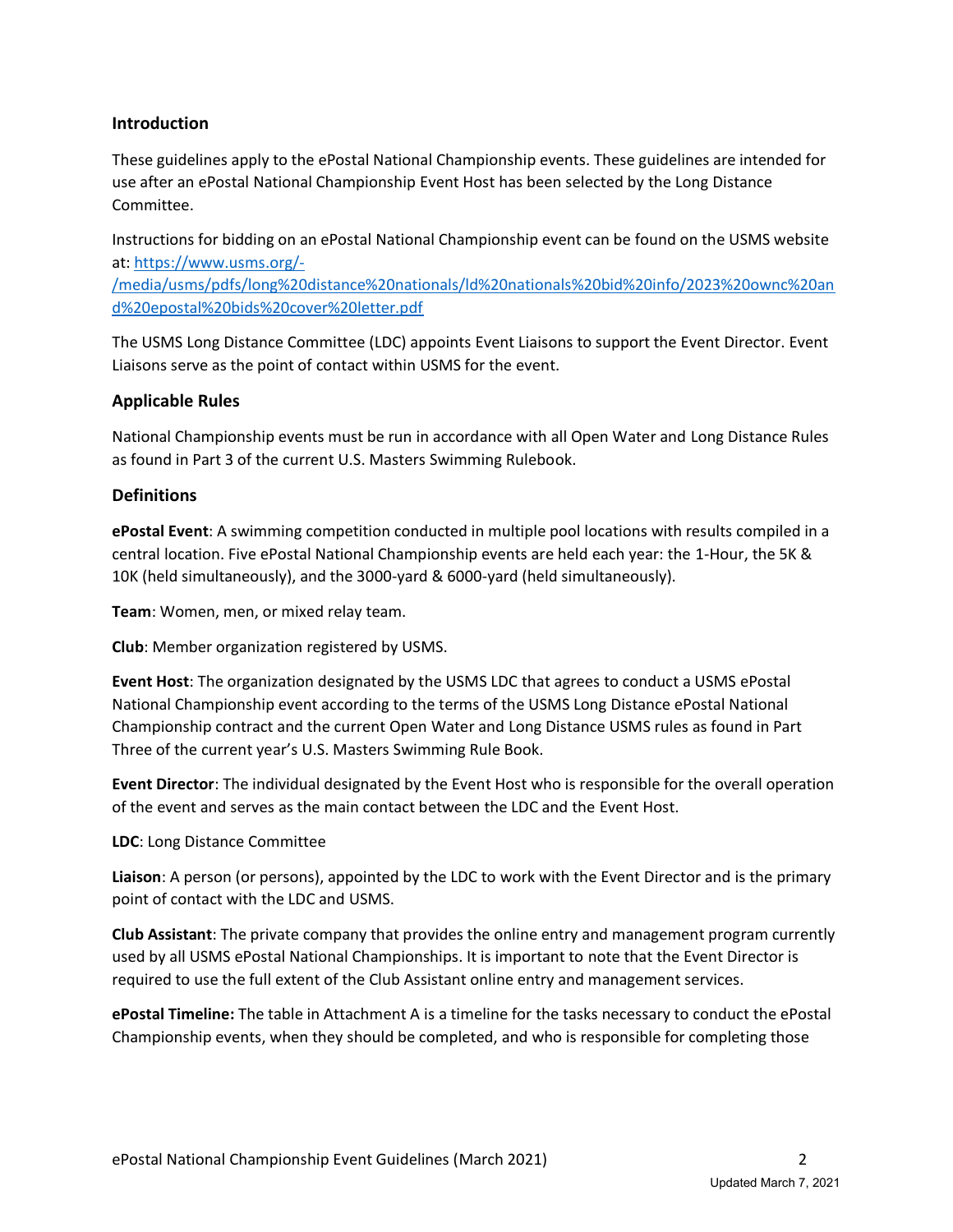tasks. In this timeline the wording "Event Host" is used and refers to the Event Director and/or the Event Host.

# **1.1 Championship Contract**

A well-run ePostal event should be enjoyable for the swimmers and provide official results and awards in an accurate and timely manner. The purpose of the USMS Championship Contract (Contract) is to ensure that a USMS ePostal National Championship event is conducted properly.

# **1.2 Championship Packet**

All the results from an event are captured in the Championship Packet. The Championship Packet is an Excel workbook and includes worksheets for the Individual Men's and Women's Results, Relay Results, All-American Results, Relay All-American Results, USMS Records, Club Scores, Awards Order, Financial Statement, and Event Evaluation. The Event Liaisons will email the Championship Packet to the Event Director prior to the start of the event. Club Assistant creates results spreadsheets for the Individual Events and the Relays. The information in these spreadsheets should be merged into the appropriate worksheets in the Championship Packet. When complete, an Event's Championship Packet contains a complete record of the event.

# **1.3 Creating the Entry Form**

The event entry form details all the information needed to register for the event, participate in the event, and order any event merchandise. The Event Director creates the entry form. The entry form must be approved by the Event Liaisons, Club Assistant, and the USMS National Office. Once the event has been approved, the Event Director and Event Liaisons work in partnership with Club Assistant to draft the online registration page that will appear on the USMS Calendar of Events and on the USMS National Championship Event Page. In partnership with Club Assistant and the national office, the Event Director and Event Liaisons work together to see to proper posting and promotion of the online registration page. See the timeline for the specific sequence of events.

# **1.4 Awards**

For the 1-Hour ePostal, awards are given to the top ten finishers in each age group for men and women respectively and to the top six relay finishers in each relay age group for men's, women's, and mixed relays. For all other ePostal National Championship events, individual awards are given for the top six finishers in each age group and the top three finishers for relays. Awards for the 1-Hour ePostal event are based on data collected from participant entries from past 1-Hour ePostal events. That data supports a larger participant turnout for the 1-Hour ePostal events then the 5K/10K ePostal and 3000/6000-Yard ePostal events which in turn supports the awarding of more than just the traditional top six individual and top three relay awards. Note that a minimum of 1-6th place awards for individuals and a minimum of 1-3rd place awards for relay members in each age group are required for ePostal National Championship Events as stated in rules 307.10.1 and 307.10.2 as found in the USMS Rule Book.

For all events, USMS National Championship patches are given to first place finishers in both individual and relay events. Only one patch per event per participant will be awarded.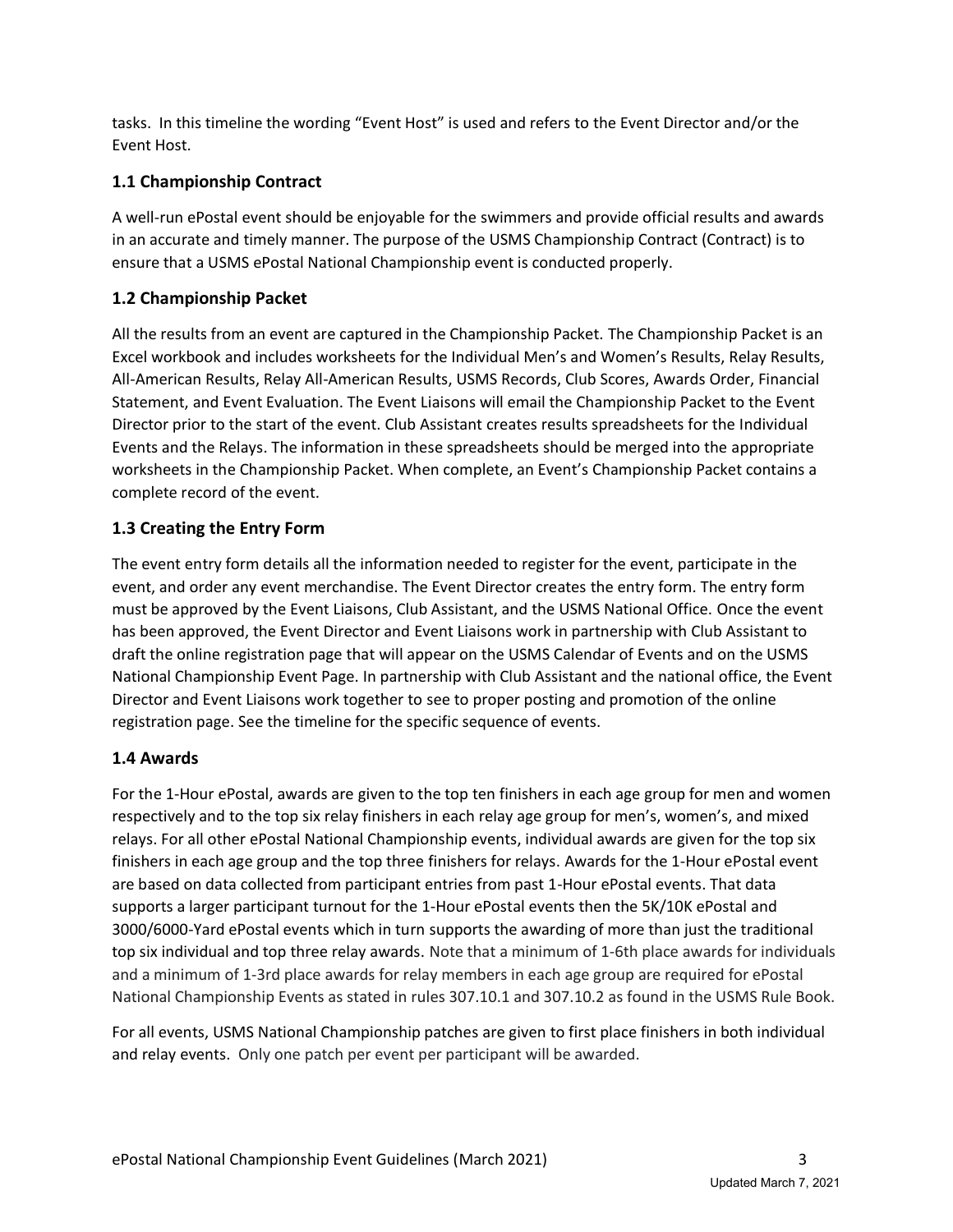If an Event Director and Event Host chooses to use the standard USMS Long Distance medals, the Event Director and Event Host must use the awards order form, which describes how to order and pay for awards and return unused awards. Awards may be ordered elsewhere, but the LDC Chairperson and liaisons to the event must approve the design of these awards before the event. USMS National Championship patches must be used; these are ordered from USMS using the awards order form. In thinking of ordering awards: order more awards than necessary to accommodate corrections. The Event Director can return unused awards. In this instance it is better to have too many awards and have to return them, than to have to order more awards because there aren't enough to award.

# **1.5 USMS Surcharge**

The Event Director must submit the USMS surcharge, check payable to USMS. This surcharge is \$1.00 per individual entrant for each event entered (the 5K & 10K, and the 3000 & 6000, are all separate events). The surcharge does not apply to relays.

# **1.6 ePostal Results**

When the entry deadline for individual entries has passed, the Event Director and Event Liaisons must review the Preliminary Results using the reports from the Club Assistant web site for their event. The Event Director and Event Liaisons should also particularly check results to ensure that each reported swim matches the swimmer's capabilities, paying special attention to the top 10 finishers in each age group. If deemed necessary, the Event Director may request a copy of the form showing the recorded splits. Swimmers applying for USMS individual or relay records must submit their completed split sheets to the event director who shall review the split sheet and verify the record time/distance. The Event Director must report any perceived discrepancies to the LDC Chair and LDC Event Liaisons. Using the Club Assistant report, the Event Director can generate individual and relay results that are included in the Championship Packet. When all discrepancies and errors have been corrected, the Event Director formats the results and puts them into the appropriate worksheets in the Championship Packet.

After Event Director and Event Liaisons review the Championship Packet, the Championship Packet is sent to the LDC PARA Chairperson(s). The LDC PARA Chairperson(s) will convert the Preliminary Results in the Excel Championship Packet to a PDF format and send them to the USMS national office for posting on the USMS website. Preliminary Results will be posted for two weeks for review by the event entrants. At the time of posting, USMS will send an email to all swimmers stating that Preliminary Results are available on the website for review, giving the deadline for reporting errors to the Event Director, asking for changes in swimmer mailing address after submittal of entries, and reminding entrants that merchandise will be ordered and mailed when received.

After the two-week review period, the Event Director, Event Liaisons, and PARA Chairperson(s) will communicate regarding any corrections to the results. The PARA Chairperson(s) will make the necessary changes and submit the revised PDF documents to the national office for posting on the USMS national website as final results.

The Event Director, Event Liaisons, and PARA Chairperson(s) follow a similar process for relay results.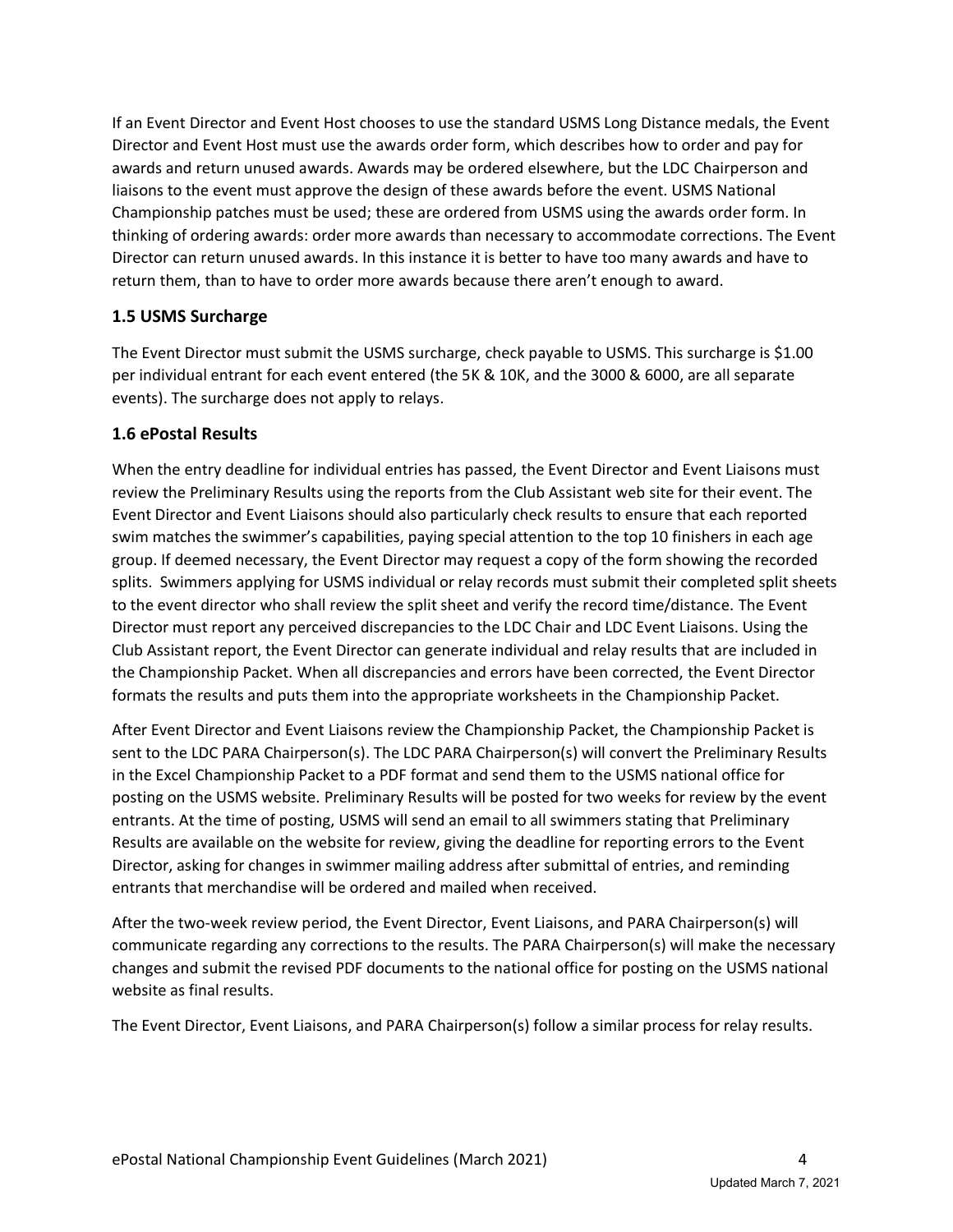Individual All Americans and Club Scores will be entered into the Championship Packet when the Final Individual Results are completed. Relay All Americans will be entered after relay results are finalized.

The Event Director must submit results as formatted in the Championship Packet.

- Individual Results: Reported in order by gender (women than men) and age group (youngest to oldest). It includes age group, age group place, first and last name, age, club, USMS registration number, official time or distance, quality points (for 5K, 10K, 3000, and 6000 only), and USMS record indicator for every swimmer who breaks a USMS record.
- Relay Results: Reported in order by relay category (women, men, and mixed, in that order) and age group (youngest to oldest). It includes age group, age group place, club name and designation (A, B, etc.), official time/distance, names, ages, club, USMS registration number, official time/distance for each member of the team, and USMS record indicator for every relay team that breaks a USMS record.
- The order of Individual and Relay Results for the 1-Hour ePostal is from highest to lowest yardage in each age/gender category. The order of Individual and Relay Results for the 3000 & 6000 and 5K & 10K ePostal events is from fastest to slowest time for each age/gender category. If individuals or relays tie, the next individual or relay takes the place two (or more) places down (e.g., if two swimmers tie for third, the next swimmer is fifth; if four swimmers tie for second, the next swimmer is sixth).
- Club Results: Includes totals for men and women combined points, women's points, and men's points, in order, for each club.
- Club Results for the 1-Hour ePostal are calculated as the sum of the distance (in yards) of all individual swimmers of each club. Club size categories for the 1-Hour ePostal are based on the number of swimmers for each club and must be decided together by the Event Director and LDC Chair.
- No such size classification is made for the other ePostal events. Individual Results for the 5K, 10K, 3000, and 6000 events are calculated by quality points (the age group record divided by a swimmer's time, then multiplied by 1000), which is automatically calculated by the Club Assistant program. Club Results are calculated as the sum of the quality points from each individual swimmer for the club. There are no quality points for relays, so relays are not included.
- The Club Results report includes the club name, number of swimmers for the club, and the total distance or points. Club totals are shown in women, men, and combined categories.

Refer to the Appendix A for the specific timing of these tasks.

#### **1.7 All-American/USMS Records**

Swimmers who break or set an individual USMS record must submit their split sheets by the entry deadline, either by mail or a scanned version by email. The Event Director must review the split sheets of all individual record swims.

The Event Director must report first-place USMS member finishers and record breakers/setters in each age group, for both individual swims and relays, using the Excel forms contained in the Championship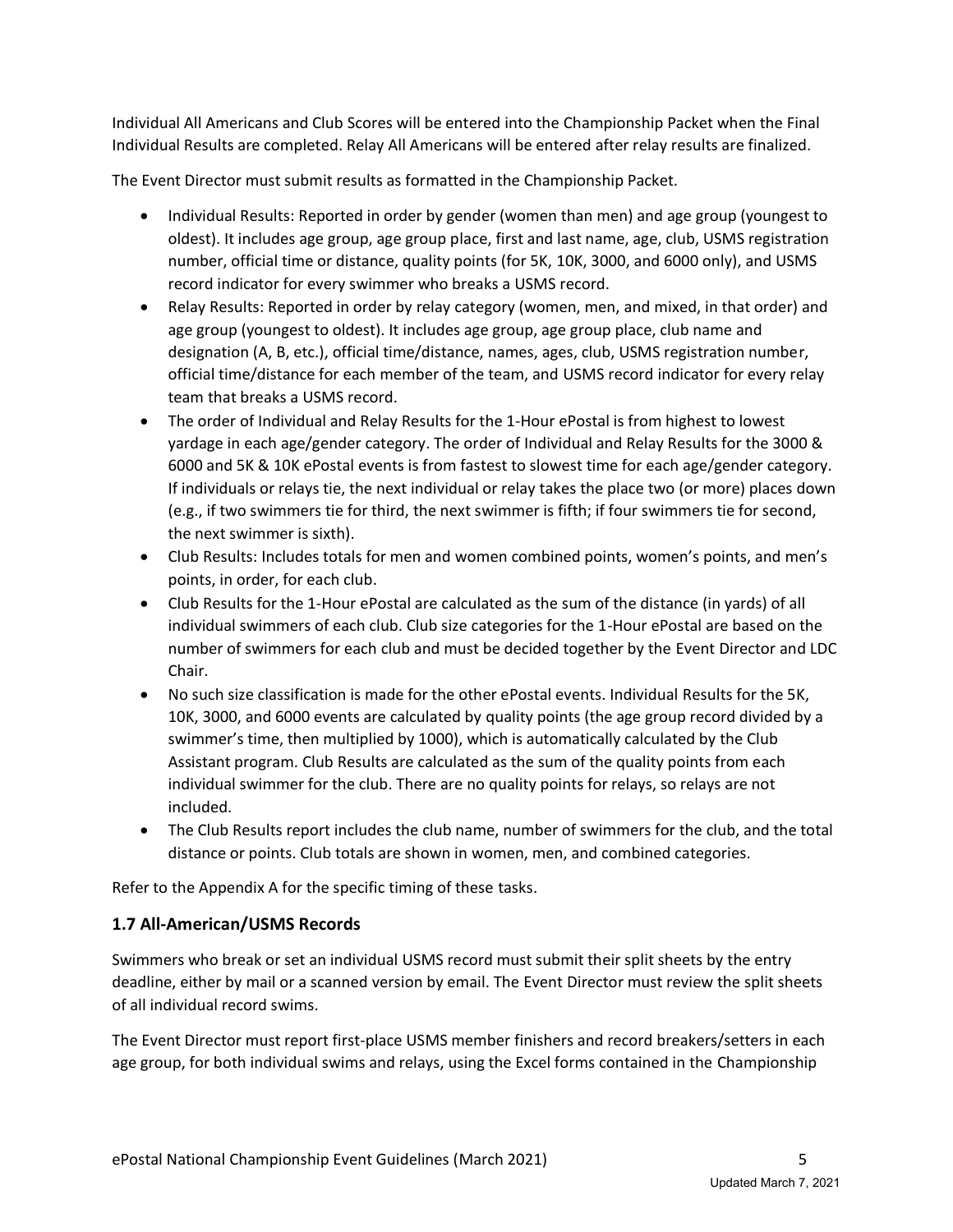Packet. International swimmers who are not USMS members must not be included in this tabulation, as only USMS members can be All Americans and record holders.

Club Assistant compares all individual times/distances against its USMS database and indicates which set new USMS records. However, their database is usually not updated for records set in the immediate past year, so the Event Director and Event Liaisons need to check these. Club Assistant does not keep a list of relay records, so these need to be checked as well. The LDC Records Chairperson will provide the Event Director and Event Liaisons with an updated list of records prior to creating Preliminary Results. The Event Director must send a complete copy of the individual entry form—including the split sheet for each individual record swim to the Event Liaisons.

# **1.8 Awards to Participants**

The Event Director and Event Host are responsible for distributing all individual and relay awards to each individual swimmer, at cost to the Event Host.

# **1.9 Financial Report**

The purpose of this report is to provide information for planning and budgeting future ePostal events.

# **1.10 Eligibility**

Swimmers must be members of USMS, or an equivalent FINA organization on the day of their swim. One Event (OEVT) entrants are not permitted in ePostal National Championships.

The 3000 & 6000 and 5K & 10K ePostal events each consist of two swims (3000 and 6000 and 5K and 10K, respectively). A swimmer who wishes to swim in both events must swim both events separately; however, a swimmer may request to use a split time to establish a national ePostal record.

The swimmer's age on December  $31^{st}$  of the event year determines the swimmer's age.

Same-gender relays must consist of three swimmers. Mixed-gender relays must consist of four swimmers, including two of each gender. All members of a relay team must be members of the same club or workout group.

Foreign swimmers who are members of a FINA organization and not USMS members may compete in ePostal events, but cannot hold USMS records or be considered for All-American or All-Star recognition.

# **1.11 Merchandise**

The Event Host may offer souvenir T-shirts, swim caps, or other merchandise. For the ePostal events that consist of two swims (e.g., the 5K/10K), the Event Host should offer only one of each item. The design must include

- The exact title and year of the event (e.g., 2020 3000-Yard and 6000-Yard ePostal National Championships).
- The USMS logo or name spelled in full (the USMS logo can be found on the USMS website at [https://www.usms.org/logos/content/standardlogos.](https://www.usms.org/logos/content/standardlogos)
- The USMS sponsor logo, merchandise, or other details if required and stated by the contract.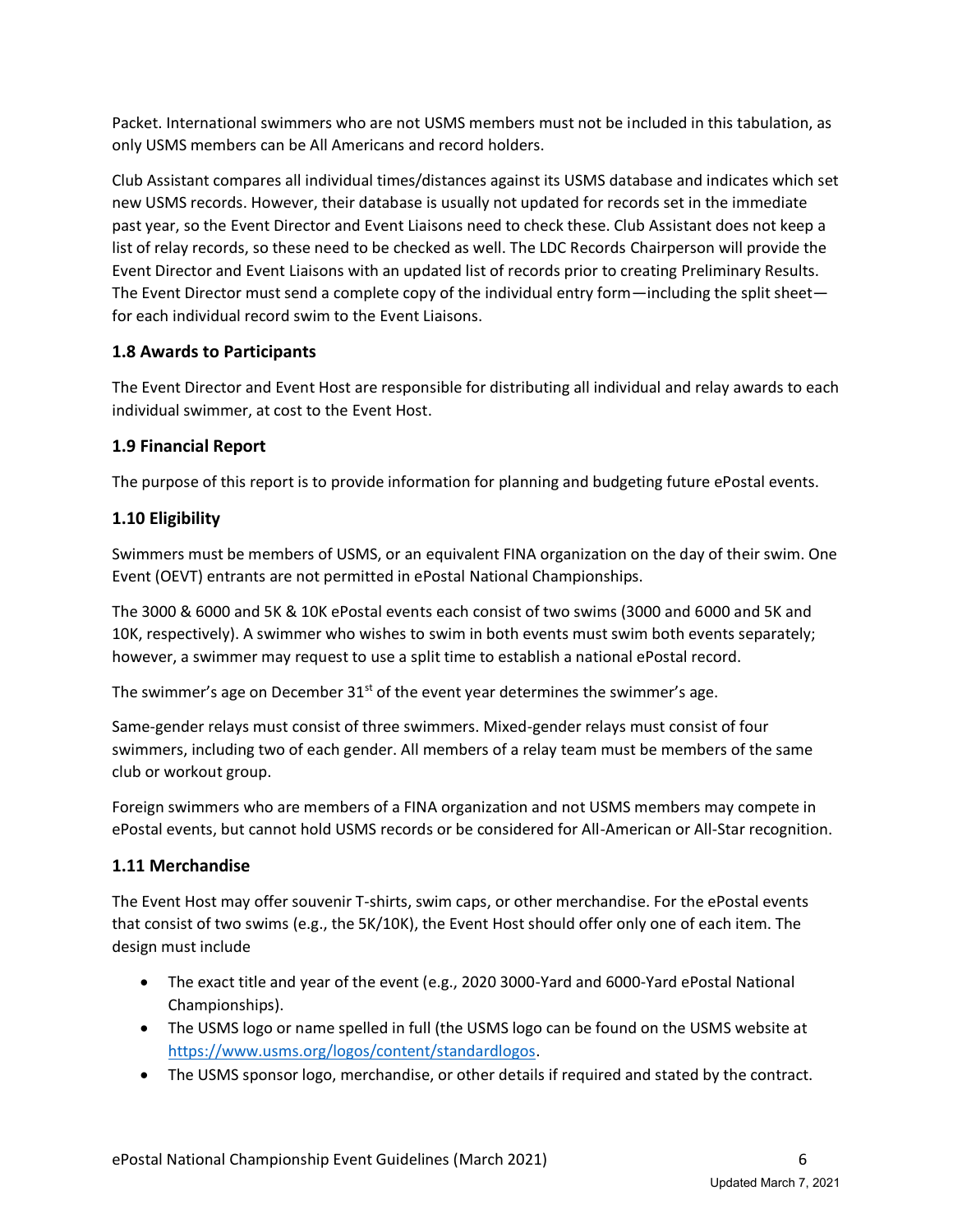• All logos and merchandise designs must be approved by the USMS National Office.

*The LDC recommends that the Event Host use a professional designer to develop the art work for the Tshirt. The designer should be able to recommend color combinations that work and also provide a budget estimate. The Event Host and Event Director should then verify the design with the printer and agree on price (the designer may be able to direct you to a printer). The LDC also recommends that the Event Director provide a picture on the merchandise page of the online entry form showing the T-shirt design, so that the artwork for the shirt design is available for event promotion.* 

# **1.12 Verification of Entries**

For the 3000 & 6000 and 5K & 10K ePostal events, swimmers who enter both swims must have completed both distances (i.e., separate entries for the 5K and the 10K). The Event Director must verify that split times in the 6000 or 10K swims are not used for 3000 or 5K entries.

The Club Assistant program automatically checks for completion and errors, by not accepting incomplete entries or entries with large errors. The online entry system also usually eliminates erroneous name, age, and USMS number information and also calculates relay information, including age group and total distance/time.

Entry problems should be resolved immediately to avoid delaying the preliminary results reports.

The Event Director must carefully verify the information on all entries. At minimum, this must include:

- For record split sheets in the 1-Hour ePostal that the distance is tallied correctly. Occasionally, the timer will mark the last 50 swum and will inadvertently add 50 to the total, or will round up to the nearest 50 instead of rounding down to the nearest 5 yards. Errors such as the ones above may result in an unrealistic time for the last segment.
- For swims completed in meters in the 1-Hour ePostal, 3000, and 6000, the Club Assistant program will provide accurate conversion to yards that the event director must use in all situations. All other conversions are unacceptable.
- In questionable cases,
	- o Compare performances with previous ePostal events; and/or
	- o Verify times against times swum in other recent pool events (e.g., 1650 yd); and/or
	- o Compare with other swimmers

The Event Director may request additional information from the swimmer to verify an entry. After such a request, if an entry still appears to contain erroneous information, the Event Director may refuse to accept the entry and may disqualify the swimmer. In such a case, the Event Director must notify the Event Liaisons before notifying a swimmer of entry refusal or disqualification.

When requesting information about entries, the Event Director must maintain a log of all emails, calls, and other communication. Any changes to the entry, including the split sheet, must be logged so that the adjustment can be traced if questions arise.

When in doubt about the validity of an entry, contact the Event Liaisons promptly.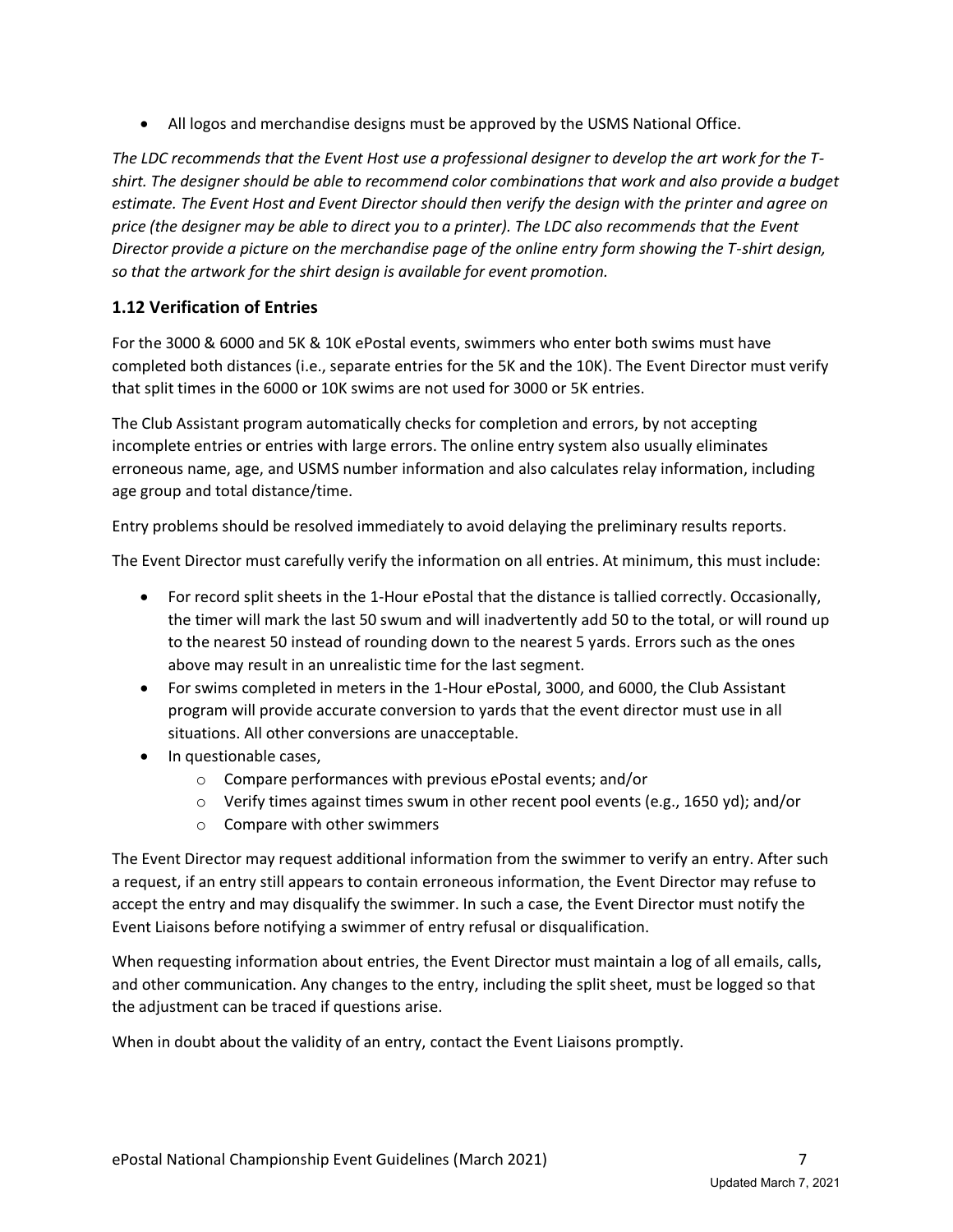#### **1.13 Refusing Late Entries**

The Event Director MUST accept only entries that are received before the entry deadline. Accepting late entries is unfair to the other swimmers. The online entry system does not allow late entries. Under extraordinary circumstances (the 2020 global coronavirus pandemic), the LDC reserves the right to extend the deadline at the request of the Event Director and Event Host.

#### **1.14 Processing Awards and Merchandise**

Award and merchandise processing includes:

- Ordering and receiving awards
- Ordering and receiving merchandise
- Preparing envelopes to send awards and merchandise
- Filling envelopes with awards and merchandise
- Sending awards and merchandise to participants

The Event Director should prepare for these activities as soon as preliminary results are available.

#### **1.15 Ordering Awards**

USMS provides, at a reasonable cost, gold, silver, and bronze medals for individual and relay swims to be awarded for 1st through 3rd places, and smaller bronze medals for places 4th through 10th places.

The best way to determine how many awards need to be ordered is to create an awards report similar to the merchandise report provided by the Club Assistant program. This would provide an awards count by swimmer and also the total count that could then be used to fill out the awards order form and fill the envelopes. Such a report is not available now from Club Assistant, but the LDC recommends that the Event Director create such a report using the method described below, also including merchandise information.

#### **Step 1 – Set up the Awards & Merchandise Report**

Start with the Individual Result Reports, which are separate for each swim (e.g., one for 5K and one for 10K) and thus will be modified into two separate spreadsheets. Retain columns for Distance, Gender, Age Group, Place, First Name, Last Name, Club, and Age. Add columns for patch, 1st place, 2nd place, 3rd place, small bronze, T-shirt, and caps. Set up the resulting report in landscape format to show all columns of the spreadsheet.

#### **Step 2 – Enter Awards and Merchandise information**

This step is best performed by two people. Open an Awards & Merchandise Report as created in step 1 (e.g., for the 5K) on a computer. If you have two computers, open the Relay Results Report on another computer. Starting at the top of the Relay Results Report, going relay by relay, person A reads the name, age and place information to person B, who enters award information in the Awards and Merchandise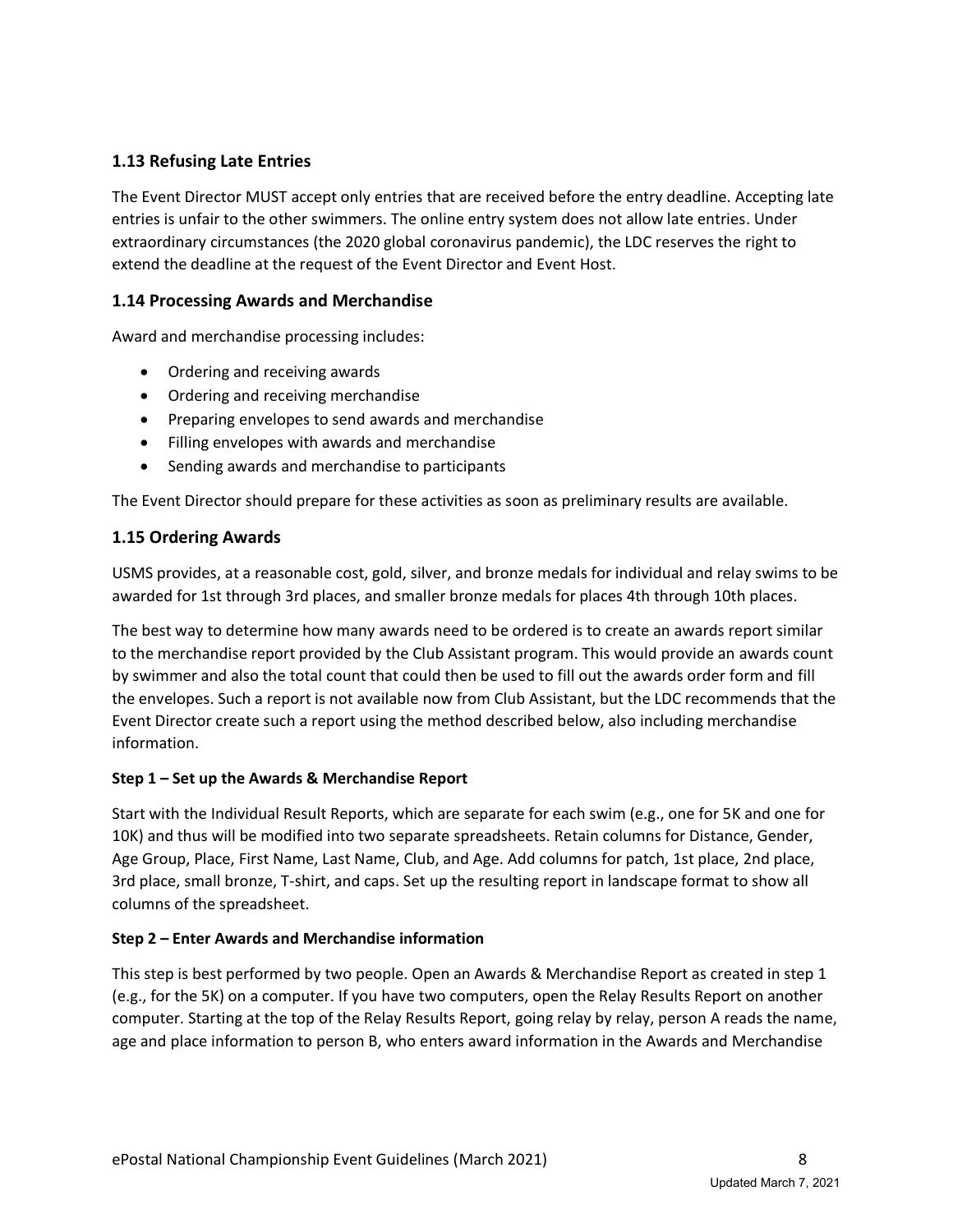Report for the event. In the first go-around through the women's and men's relays, there will be only "1" s in the spreadsheet.

When going through the Mixed Relays, some of the "1" s may have to be changed to "2" s. Now person A can go through the Individual Results (first eight columns of the report) and update the awards and merchandise information in the spreadsheet on the screen by including the Individual Results. This may result in a few more "2" s and a few "3" s. Note that there can only be "1" s in the patch column. The process is similar when there is only one computer available. In this case, person A will read the information from a printed version of the Relay Results.

Step 2 can now be repeated for the second event (in this example the 10K). It is tempting to add the 5K and 10K Awards and Merchandise Reports together, but this makes things more complicated without adding much benefit, and makes checking much harder. By simple column additions in the spreadsheet the total number of awards can now be determined. The merchandise information can now be entered by reading information from the Merchandise Report*.*

In their entries, some participants may have chosen to decline awards. Indicate this in the reports, and consider this when ordering awards. The LDC recommends that the Event Director order several more awards than necessary based on the count, as there may be mistakes of various kinds.

The Event Director should include a message/certificate in each envelope congratulating the swimmer and letting them know what award they have received.

# **1.16 Ordering Merchandise**

The Club Assistant program generates a merchandise report that provides count and size information. This report shows each individual order as well as total counts.

Sometimes a swimmer who enters both events in the 3000 & 6000 and in the 5K & 10K will order merchandise for each one of the two events mistakenly assuming that the merchandise will be different for each event. When this happens, the Event Director should ask the swimmer's intent when the entry is received.

The Event Director should order merchandise as soon as possible, as merchandise orders can get delayed. The Event Director should also verify the design of the art work with the merchandise vendor(s) well ahead of deadlines so that any problems can be resolved early.

# **1.17 Preparing Envelopes**

Before buying envelopes, inquire at your local post office to find whether it is economical to send awards using priority mail envelopes. If your club is a 501c3 corporation, you can save lots of money on postage; inquire with your local post office for details. For shipping just one medal, it is probably less expensive to use regular envelopes. For sending multiple awards, sturdy priority mail or flat rate envelopes might be better. For shipments that include a T-shirt, a Tyvek envelope is probably the best solution.

After acquiring envelopes, print address labels using a tool provided by the Club Assistant program. You will not need all labels, as you will probably not need to mail awards and/or merchandise to all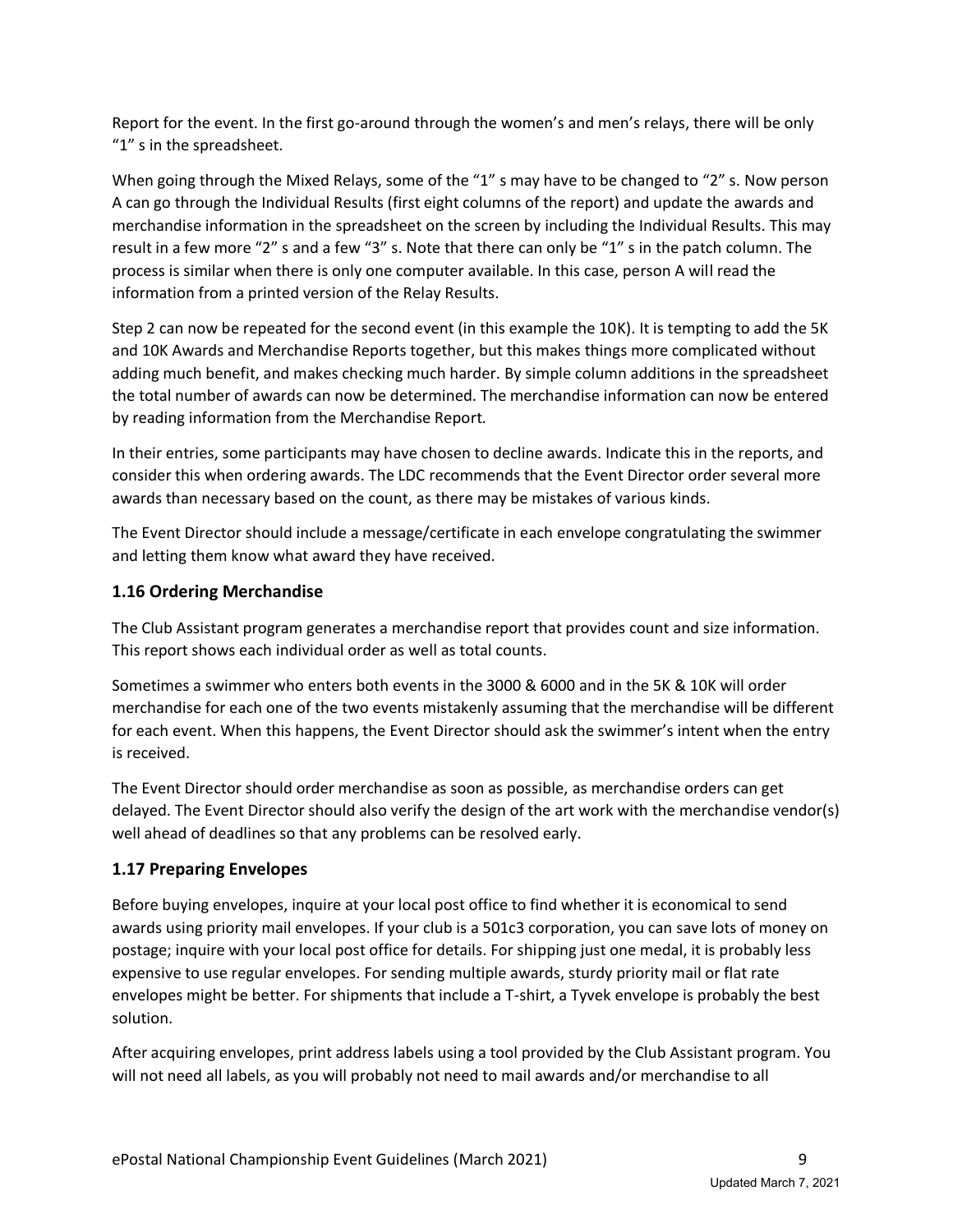swimmers. Remember to print enough return address labels. Label the envelopes before filling with awards and merchandise. Make sure that labels stick, using tape if necessary.

Experience strongly recommends keeping envelopes in the same order as the individual results report, using plastic or cardboard storage boxes until mailing. For easier handling and mailing, keep envelopes for international participants separate.

#### **1.18 Filling envelopes**

Start by putting the different awards in boxes, preferably using a different color for each box. The Event Director may consider sticking small labels on each award indicating the event and place before filling the envelopes. Make labels for individual and relay placement for each event (thus, for a 5K & 10K event, you would need four different labels). Print enough "congratulation letters," and paper results if necessary. Now put awards, merchandise, and letters in the envelopes. If swimmers request a paper copy of the results, do this also when filling envelopes. This can best be done by three persons:

- Person A reads the awards that a participant will receive from the Awards and Merchandise Reports.
- Person B gathers the awards needed from the boxes and labels the awards.
- Person C puts the awards and merchandise in the envelopes.

Now put T-shirts into the Tyvek envelopes.

For very large events such as the 1-Hour ePostal, consider doubling the assembly line, i.e., one for women and one for men. Experience recommends putting the teams in separate rooms or even separate locations to maintain concentration. An Event Director may want to consider adding an auditor to verify the content of each envelope before it is sealed.

Finally, seal the envelope once filled. Envelopes may not seal properly because the contents are not flat, so use tape if necessary.

#### **1.19 Mailing envelopes**

Inquire at the local post office for their preferred way to mail envelopes to swimmers.

*Some post offices may want you to drop off boxes with envelopes without postage and wait to pay for the total postage, others may want you to sort envelopes into different weight categories, and some may even invite you in the "back room" to help with the process.*

#### **1.20 Other communication with participants**

Some swimmers will have not ordered merchandise, have not qualified for awards, and/or have declined awards. The LDC recommends that the event director send all such swimmers a "thank you" message that congratulates them on their participation, encourages them to participate in future ePostal events, asks them to promote participation in future ePostal events among their teammates, and provides them a link to the posted results on the USMS web site.

# **1.21 Club Awards**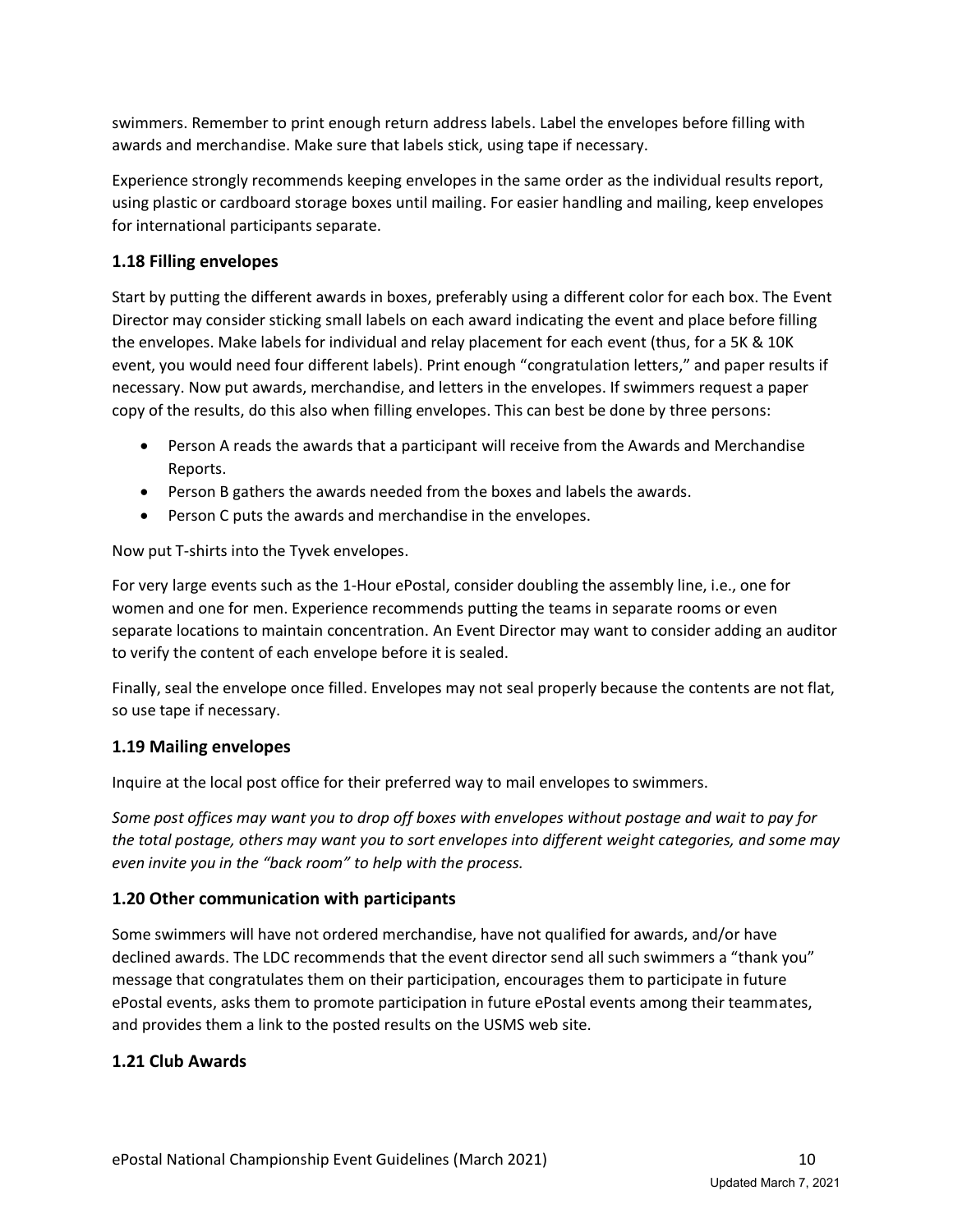Appropriate awards may be given to the first, second, and third place club winners in each size division if warranted by the event entry. Club awards are not required.

#### **1.22 Miscellaneous**

The LDC requires the Event Director to keep general entry and any logged information for three years.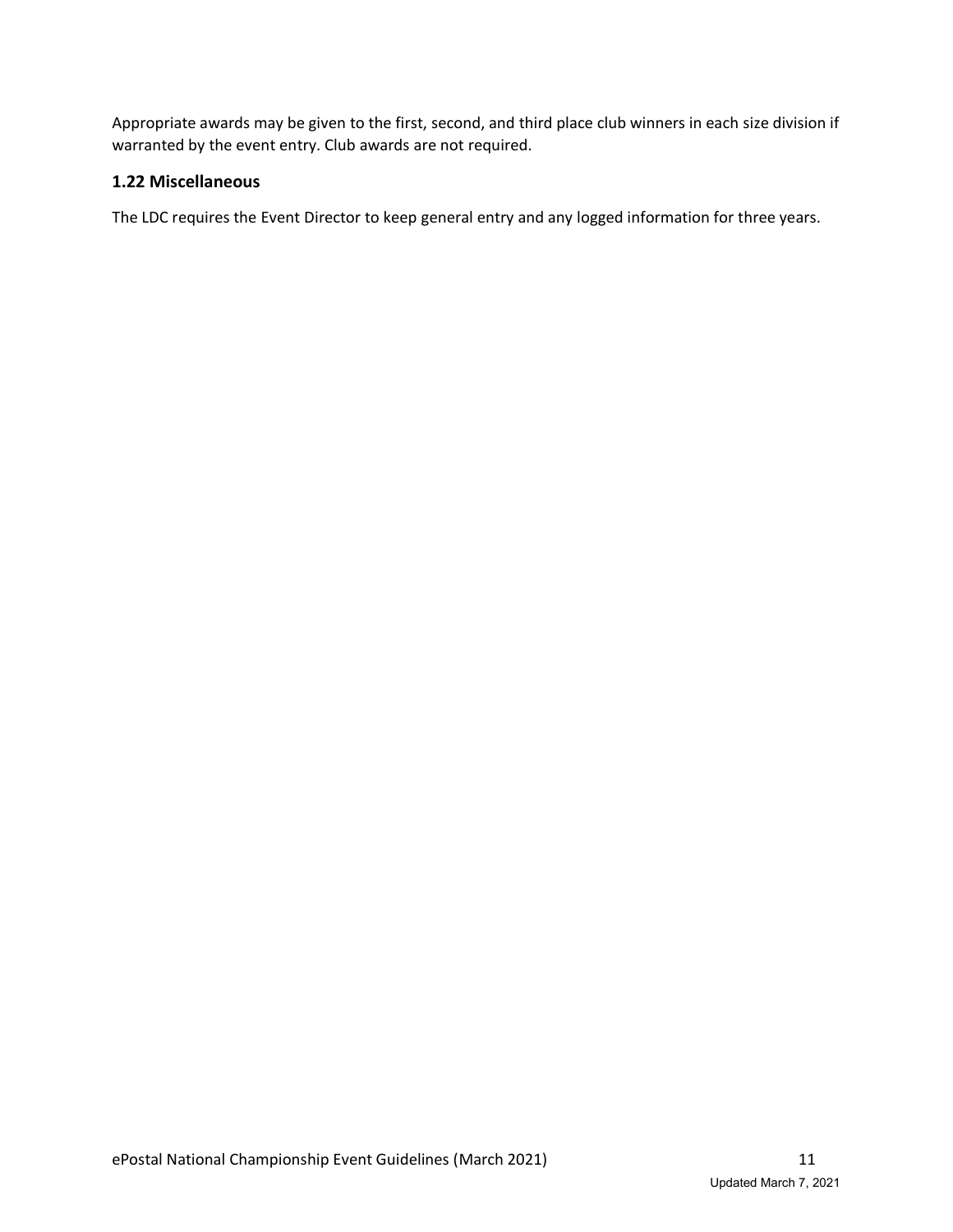# **ATTACHMENT A**

# **USMS ePostal Timelines**

| <b>Event Tasks</b>                                                                                                          | <b>Responsible</b><br><b>Party</b>          | 1-Hour ePostal           | <b>5K/10K</b><br>ePostals | 3000/6000<br>ePostals |
|-----------------------------------------------------------------------------------------------------------------------------|---------------------------------------------|--------------------------|---------------------------|-----------------------|
| Event Contract and timeline sent to Event Host.                                                                             | LDC Chair                                   |                          |                           |                       |
| Event Contract signed by Event Host, LDC Chair, and<br>National Office Representative.                                      | LDC Chair,<br>Event Host, &                 | 19-July                  | 1-November                | 1-April               |
|                                                                                                                             | <b>NO</b>                                   |                          |                           |                       |
| LDC Chair emails signed contract to event liaisons.                                                                         | <b>LDC Chair</b>                            | 2- August                | 15-November               | 15-April              |
| ePostal Championship Packet, logo requirements, and<br>sample draft entry form sent to Event Host and LDC<br>liaisons.      | PARA Lead(s)                                | 17-August                | 1-December                | 1-May                 |
| Preliminary event logo sent from Event Host to LDC<br>liaisons and USMS National Office.                                    | <b>Event Host</b>                           | 17-September             | 1-February                | 1-June                |
| Event logo approved.                                                                                                        | NO, LDC<br>liaisons, &<br>Event Host.       | 17-October               | 1-March                   | 1-July                |
| Draft entry (excluding merchandise link and online<br>registration link) sent to local sanctions chair and LDC<br>liaisons. | <b>Event Host</b>                           | 19-October               | 3-March                   | 3-July                |
| Preliminary merchandise designs sent to LDC liaisons and<br>USMS national office.                                           | <b>Event Host</b>                           | 19- October              | 3-March                   | 3-July                |
| Event entry form review and update complete.                                                                                | LDC liaisons &<br><b>Event Host</b>         | 2-November               | 17-March                  | 18-July               |
| Merchandise designs approved.                                                                                               | ΝO                                          | 9-November               | 24-March                  | 25-July               |
| Event entry form officially sanctioned by local sanctions<br>chair.                                                         | <b>Local Sanctions</b><br>Chair             | 15-November              | 30-March                  | 31 July               |
| Full event entry form with merchandise sent to USMS<br>national office and Club Assistant.                                  | <b>Event Host</b>                           | 16- November             | 31-March                  | 1-August              |
| Event setup and online entry ready for testing.                                                                             | Club Assistant                              | 30-November              | 14-April                  | 16-August             |
| Event entry form approved.                                                                                                  | <b>NO</b>                                   | 6-December               | 21-April                  | 23-August             |
| Club Assistant registration page test complete                                                                              | CA, Event Host,<br>& LDC liaisons           | 13-December              | 28-April                  | 30-August             |
| Club Assistant tutorial and all revisions to build/test<br>mode completed by this date.                                     | CA, LDC<br>liaisons, &<br><b>Event Host</b> | 16-December              | 1-May                     | 1-September           |
| Current event records sent to Club Assistant.                                                                               | LDC liaisons&<br><b>LDC Records</b><br>Lead | 23-December              | 8-May                     | 8-September           |
| Emails, publication schedule, and event posting                                                                             | <b>NO</b>                                   | 23-December              | 8-May                     | 8-September           |
| completed by USMS national office.                                                                                          |                                             |                          |                           |                       |
| Event Registration must be ready to go live.                                                                                | All involved                                | 1-January                | 15-May                    | 15-September          |
| <b>Event Runs</b>                                                                                                           |                                             | 1-January-               | 15-May-                   | 15-September-         |
|                                                                                                                             |                                             | 28/29<br><b>February</b> | 15-September              | 15- November          |
| Last day to submit individual entries.                                                                                      |                                             | 7-March                  | 22-September              | 22-November           |